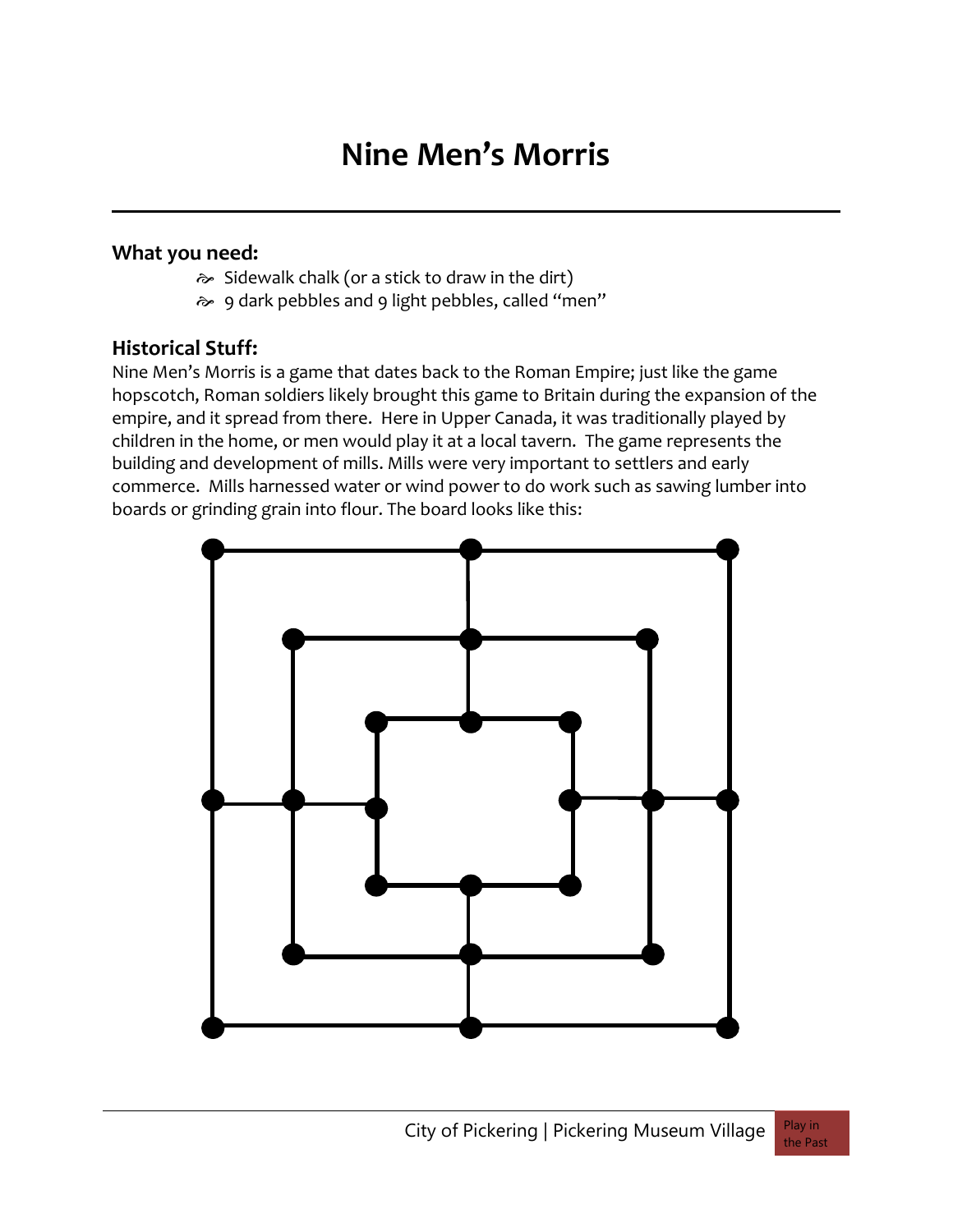## **How to Play:**

Nine Men's Morris is the original three-in-a-row game, but with much more strategy than tictac-toe. The object is to try to form "mills" by making a line of three of your men, horizontally or vertically. When a mill is formed, the player who made the row of three is allowed to remove one of their opponent's men from the game. You win by reducing your opponent's men to just two.

#### **Phase 1: Placing Men on Empty Points**

- 1. Draw your board and gather your pebbles.
- 2. Decide who goes first (you can toss a coin and call heads or tails, or you can let the youngest player start).
- 3. Take turns placing men on the points on the board one play per turn.
- 4. Watch your opponent carefully, and try to prevent her from making a row of three!
- 5. If a player is able to place three of his men in a straight line, vertically or horizontally, he has formed a "mill" and may remove one of his opponent's pieces from the board and the game. You can choose any man to remove from the game, except a man that is part of a mill.
- 6. The act of removing your opponent's man is sometimes called "pounding" the opponent.
- 7. Once all men have been placed on the board, the game moves to the next phase.

### **Phase 2: Moving Pieces**

- 1. Now on your turn, you slide a man on the board to a nearby point. But, you may not "jump" another piece, or skip points on the board!
- 2. Players continue to try and form mills by sliding a man each turn, and removing your opponent's men the same way you did in the first phase of the game.
- 3. A player may "break" a mill by moving one of his own pieces from an existing mill.
- 4. If your opponent does not move his man in to keep the mill broken on his turn, you can actually move your man back and form the same mill on your next turn, and still take of one of his men!
- 5. When one player has been reduced to three men, phase three of the game begins.

### **Phase 3: Moving Pieces**

- 1. We like to play this game by the rules in a 19<sup>th</sup> century games manual, which means we make it easier for the player who is down to three men.
- 2. Therefore, when a player is reduced to just three pieces, the way men are moved changes: The player with only three men can make the men "fly", "hop", or "jump" from any point to any other vacant point on the board. No more sliding to the next point! This helps balance out the end of the game, though true Nine Men's Morris players of the 19<sup>th</sup> century called this version "rustic"!